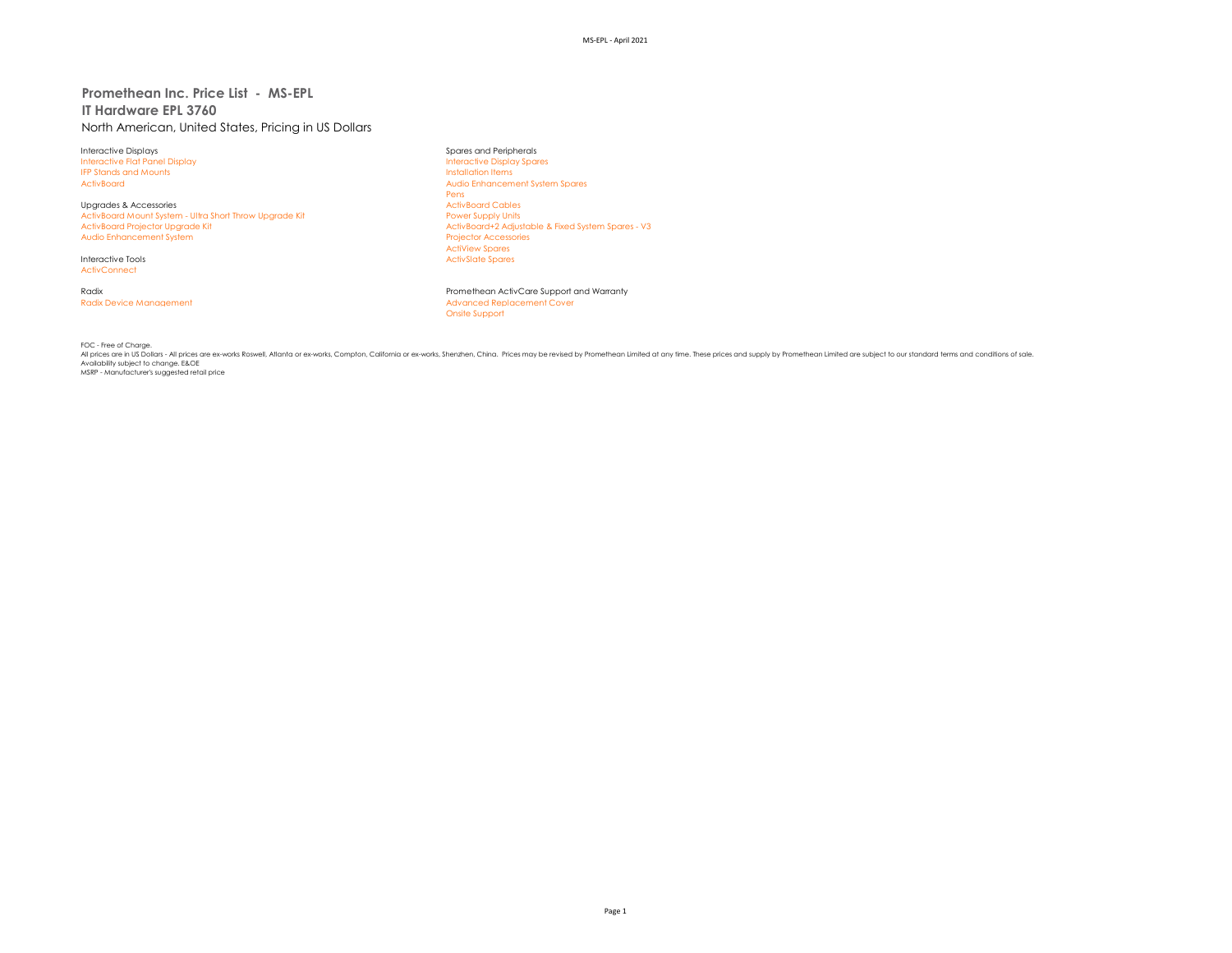# Interactive Displays

| Product Code                          | Product Name | <b>Product Description</b> | MS-EPL<br><b>MSRP</b> |
|---------------------------------------|--------------|----------------------------|-----------------------|
|                                       |              |                            |                       |
| <b>Interactive Flat Panel Display</b> |              |                            |                       |
|                                       | .            |                            | .<br>.                |

| AP7E-U65-NA-1 | ActivPanel Nickel 65"          | ActivPanel Nickel 65" - 1 x Pen, Vesa Mount, WIFI Module & cable pack included. ActivInspire Professional Edition available FOC   | \$2.999 | \$2.039 |
|---------------|--------------------------------|-----------------------------------------------------------------------------------------------------------------------------------|---------|---------|
| AP7E-U75-NA-1 | ActivPanel Nickel 75"          | ActivPanel Nickel 75" - 1 x Pen, Vesa Mount, WIFI Module & cable pack included. ActivInspire Professional Edition available FOC   | \$5,859 | \$3,984 |
| AP7-U86-NA-1  | ActivPanel Nickel 86"          | ActivPanel Nickel 86" - 1 x Pen, Vesa Mount, WIFI Module & cable pack included. ActivInspire Professional Edition available FOC   | \$8,929 | \$6,072 |
| AP7F-B70-NA-1 | ActivPanel Titanium 70"        | ActivPanel Titanium 70" - 4 x Pen, Vesa Mount, WIFI Module & cable pack included. ActivInspire Professional Edition available FOC | \$5,709 | \$3,882 |
| AP7E-B75-NA-1 | <b>ActivPanel Titanium 75"</b> | ActivPanel Titanium 75" - 4 x Pen. Vesa Mount. WIFI Module & cable pack included. ActivInspire Professional Edition available FOC | \$7,139 | \$4,855 |
| AP7E-B86-NA-1 | <b>ActivPanel Titanium 86"</b> | ActivPanel Titanium 86" - 4 x Pen, Vesa Mount, WIFI Module & cable pack included. ActivInspire Professional Edition available FOC | \$9,929 | \$6,752 |

#### IFP Stands and Mounts

| AP-FSM             | AP Fixed Height System Mobile     | Fixed height mobile stand for use with ActivPanel                                                                                                                                              | \$709   | \$482   |
|--------------------|-----------------------------------|------------------------------------------------------------------------------------------------------------------------------------------------------------------------------------------------|---------|---------|
| AP-ASW-70          | AP Adj System Wallmount           | Manual height adjustable wall mount stand for use with ActivPanel                                                                                                                              | \$1,069 | \$727   |
| AP-ASW-90          | AP Adj System Wallmount           | Manual height adjustable wall mount stand for use with ActivPanel                                                                                                                              | \$1,069 | \$727   |
| AP-ASF-70          | AP Adj System Floor Support       | Manual height adjustable wall mount stand with floor support for use with ActivPanel                                                                                                           | \$1,429 | \$972   |
| AP-ASF-90          | AP Adj System Floor Support       | Manual height adjustable wall mount stand with floor support for use with ActivPanel                                                                                                           | \$1,429 | \$972   |
| AP-ASM-70          | AP Adj System Mobile              | Manual height adjustable mobile stand for use with ActivPanel                                                                                                                                  | \$1,829 | \$1,244 |
| AP-ASM-90          | AP Adj System Mobile              | Manual height adjustable mobile stand for use with ActivPanel                                                                                                                                  | \$1,829 | \$1,244 |
| AP-ASM-KIT-70      | AP Adj System Mobile Retrofit Kit | Retrofit kit for installation of AP-FSM fixed height mobile stand on manual height adjustable mount. Includes APTASBB400-70 manual height<br>edisatelele maximi enal AB ACIA COMER excess lift | \$1,120 | \$762   |
| AP-ASM-KIT-90      | AP Adj System Mobile Retrofit Kit | Retrofit kit for installation of AP-FSM fixed height mobile stand on manual height adjustable mount. Includes APTASBB400-90 manual height<br>calludada associada da AB ABIA COMER a suas lill  | \$1,120 | \$762   |
| AP-AFS-TRAY        | <b>Laptop Shelf</b>               | Side mounted laptop shelf                                                                                                                                                                      | \$139   | \$95    |
| AP-AFS-CAMERAMOUNT | Camera mountina shelf             | Camera mount                                                                                                                                                                                   | \$209   | \$142   |
| DLB-1              | <b>Distance Learning Bundle</b>   | Promethean Webcam & Tripod Bundle                                                                                                                                                              | \$199   | \$135   |
| <b>ActivBoard</b>  |                                   |                                                                                                                                                                                                |         |         |
| AB10T88D           | ActivBoard 10Touch 88 Dry Erase   | ActivBoard 10Touch Range 88" Dry Erase electronic interactive whiteboard. ActivInspire Professional Edition available FOC.                                                                     | \$1,859 | \$1,264 |
| AB10T78D           | ActivBoard 10Touch 78 Dry Erase   | ActivBoard 10Touch Range 78" Dry Erase electronic interactive whiteboard. ActivInspire Professional Edition available FOC.                                                                     | \$1,569 | \$1,067 |

| <b>ActivBoard Upgrades &amp; Accessories</b> |                     |                            |             |  |
|----------------------------------------------|---------------------|----------------------------|-------------|--|
| Product Code                                 | <b>Product Name</b> | <b>Product Description</b> | MSRP MS-EPL |  |

#### ActivBoard Mount System - Ultra Short Throw Upgrade Kit

| ABMTSUPG-UST | Mount Upgrade Kit - UST | ActivBoard Mount with DLP ultra short throw projector - Wallbox not included. For use with both current and previous versions of 64", 78", 87", | \$2,279 |  |
|--------------|-------------------------|-------------------------------------------------------------------------------------------------------------------------------------------------|---------|--|
|              |                         | 88", 95" ActivBoard & ActivWall 88                                                                                                              |         |  |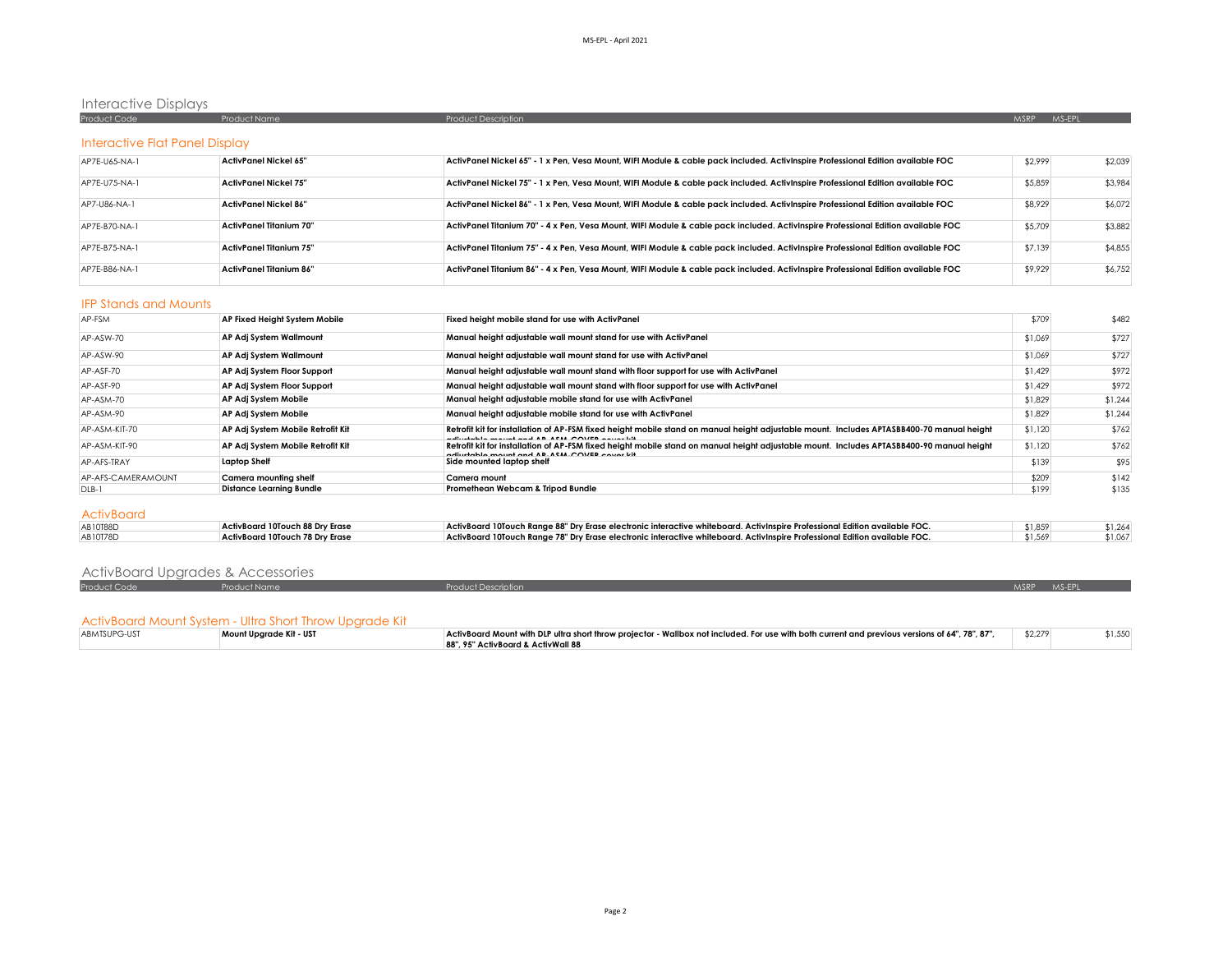# ActivBoard Upgrades & Accessories

# ActivBoard Projector Upgrade Kit

| ABKIT-MSV4-UST2  | AB Mobile V4 Stand Retrofit Kit UST-P2           | Retrofit kit for installation of UST-P2 projector on V4 (EST) mobile stand. Includes UST-P2 projector and ABMS-UST2              | \$2,859 | \$1,944 |
|------------------|--------------------------------------------------|----------------------------------------------------------------------------------------------------------------------------------|---------|---------|
| ABKIT-AFSV3-UST2 | AB Fixed-Adiustable V3 Stand Retrofit Kit UST-P2 | Retrofit kit for installation of UST-P2 projector on V3 Fixed and Adjustable stands. Includes UST-P2 projector and UST2-Plate    | \$2,139 | \$1,455 |
| ABKIT-AFSV4-UST2 | AB Fixed-Adiustable V4 Stand Retrofit Kit UST-P2 | Retrofit kit for installation of UST-P2 projector on V4 Fixed and Adjustable stands. Includes UST-P2 projector and ABAFS-UST-KIT | \$2,209 | \$1,502 |

#### Audio Enhancement System

| ASB-40-3 | Promethean ActivSoundBar | n ActivSoundBar - For use with current versions of ActivBoard Touch & ActivPanel Range. Mounting brackets included. | \$219 | 5140 |  |  |  |  |
|----------|--------------------------|---------------------------------------------------------------------------------------------------------------------|-------|------|--|--|--|--|
|          |                          |                                                                                                                     |       |      |  |  |  |  |

# Interactive Tools

| Product Code                                                                                                                           | Product Name | ____ | MSRP MS-EPL |  |
|----------------------------------------------------------------------------------------------------------------------------------------|--------------|------|-------------|--|
|                                                                                                                                        |              |      |             |  |
| <b>ActivConnect</b><br>the contract of the contract of the contract of the contract of the contract of the contract of the contract of |              |      |             |  |

| Promethean Chromebox<br>Promethean Chromebox<br>\$499<br>CHRM2-CP4R128S                                                                                 | \$339   |
|---------------------------------------------------------------------------------------------------------------------------------------------------------|---------|
| \$289<br>ACON1-OPS<br>AP PC for Android ACON1-OPS<br>ActivConnect OPS                                                                                   | \$197   |
| Open Pluggable Specification Mini PC (No OS preinstalled) for use with ActivPanels<br>Promethean OPS-M (no OS preinstalled)<br>\$1,499<br>OPS2-5P8R256S | \$1,019 |
| Open Pluggable Specification Mini PC with Windows i5<br>OPS-M i5 Win<br>\$1,709<br>OPS3-5P8R256S-WIN                                                    | \$1.162 |
| OPS-M i7 Win<br>Open Pluggable Specification Mini PC with Windows i7<br>\$2.149<br>OPS3-7P16R256S-WIN                                                   | \$1,461 |
|                                                                                                                                                         |         |

#### Notes

\* Pricing applies to 48 contiguous US States only.

## Radix

| Product Code            | <b>Product Name</b>  | <b>Product Description</b>                          | MS-EPL<br>MSRP <sup>1</sup> |
|-------------------------|----------------------|-----------------------------------------------------|-----------------------------|
| Radix Device Management |                      |                                                     |                             |
| RADIX-1YR               | Radix 1 Year         | Radix VISO premium device management 1 year License | \$35.00<br>\$24             |
| RADIX-2YR               | <b>Radix 2 Years</b> | Radix VISO premium device management 2 year License | \$63.64<br>\$43             |
| RADIX-3YR               | <b>Radix 3 Years</b> | Radix VISO premium device management 3 year License | \$88.98<br>\$61             |
| RADIX-4YR               | Radix 4 Years        | Radix VISO premium device management 4 year License | \$113.26<br>\$77            |
| RADIX-5YR               | Radix 5 Years        | Radix VISO premium device management 5 year License | \$134.62<br>\$92            |

# Promethean ActivCare Support and Warranty

| Product Code                      | <b>Product Name</b>            | <b>Product Description</b>                                                                      | <b>MSRP</b> | MS-EPL |
|-----------------------------------|--------------------------------|-------------------------------------------------------------------------------------------------|-------------|--------|
| <b>Advanced Replacement Cover</b> |                                |                                                                                                 |             |        |
| ABT5YRARC                         | ActivBoard Touch 5 Year ARC    | ActivBoard Touch range - Enhancement, Advanced Replacement Cover, 5 Years                       | \$169       | \$115  |
| APL5YRARC                         | ActivPanel (Large) 5 Year ARC  | ActivPanel Large (size 80"+) - Extension, Advanced Replacement Cover, 5 years                   | \$329       | \$224  |
| APM5YRARC                         | ActivPanel (Medium) 5 Year ARC | ActivPanel Medium (size up to & including 79") - Extension, Advanced Replacement Cover, 5 years | \$219       | \$149  |
| PRJ5YRARC                         | <b>Projector 5 Year ARC</b>    | Projector range - Extension & Enhancement, Advanced Replacement Cover, 5 years                  | \$109       | \$74   |

## Onsite Support

| ABT5YROSS   | ActivBoard Touch 5 Year OSS      | ActivBoard Touch range - Enhancement, On Site Support, 5 Years                        | \$429 | \$292 |
|-------------|----------------------------------|---------------------------------------------------------------------------------------|-------|-------|
| APM5YROSS-B | ActivPanel-B (Medium) 5 Year OSS | ActivPanel Medium (for Titanium IFPs up to 80") - Extension, On Site Support, 5 years | \$359 | \$244 |
| APM5YROSS-U | ActivPanel-U (Medium) 5 Year OSS | ActivPanel Medium (for Nickel IFPs up to 80") - Extension, On Site Support, 5 years   | \$359 | \$244 |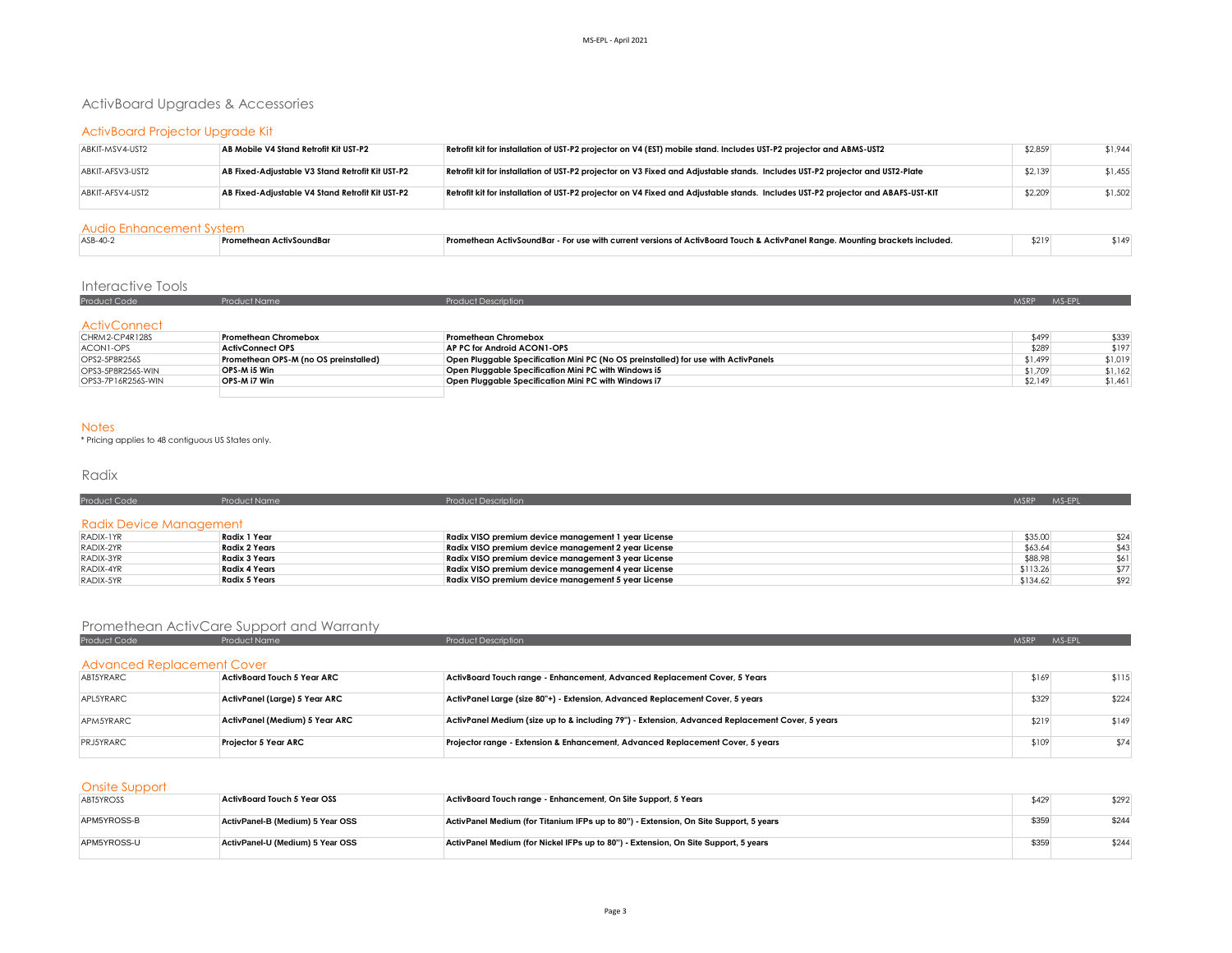| APL5YROSS-B      | ActivPanel-B (Large) 5 Year OSS | ActivPanel Large (for Titanium IFPs bigger than 80") - Extension, On Site Support, 5 Years | \$539 | \$367 |
|------------------|---------------------------------|--------------------------------------------------------------------------------------------|-------|-------|
| APL5YROSS-U      | ActivPanel-U (Large) 5 Year OSS | ActivPanel Large (for Nickel IFPs bigger than 80") - Extension, On Site Support, 5 Years   | \$539 | \$367 |
| <b>PRJ5YROSS</b> | Proiector 5 Year OSS            | <b>Projector 5 Year OSS</b>                                                                | \$289 | \$197 |

Notes

<sup>1</sup> OSS available in 48 contiguous US states

Please refer to Warranty at a Glance Matrix for applicable countries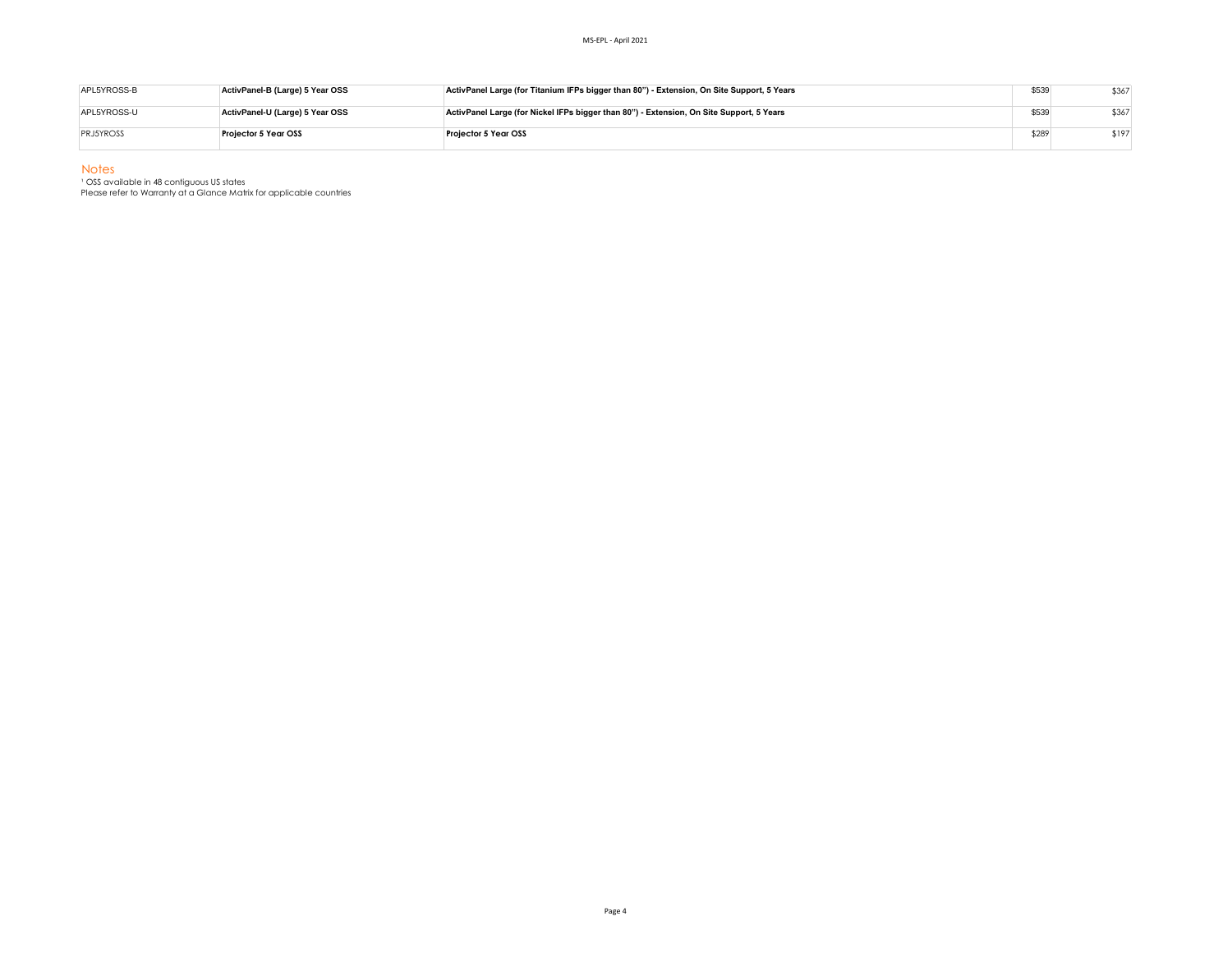# Spares and Peripherals

| Product Code                      | <b>Product Name</b>                | <b>Product Description</b>                                      | <b>MSRP</b> | MS-EPL |
|-----------------------------------|------------------------------------|-----------------------------------------------------------------|-------------|--------|
| <b>Interactive Display Spares</b> |                                    |                                                                 |             |        |
| ACON1-G-REMOTE                    | ActivConnect G-Series              | ActivConnect G-Series collaboration device                      | \$20        | \$14   |
| AP-REMOTE-CONTROL                 | <b>ActivPanel Remote</b>           | Remote control for ActivPanel versions 5-6 & i-Series           | \$12        | \$8    |
| APT2-REMOTE                       | ActivPanel Touch Remote            | Remote control for ActivPanel Touch - For use with versions 1-3 | \$19        | \$13   |
| AP4F-REMOTE                       | <b>ActivPanel Remote</b>           | Remote control for ActivPanel 70" & 80"                         | \$19        | \$13   |
| AP-ACC-HOLDER                     | <b>ActivPanel Accessory Holder</b> | <b>ActivPanel Accessory Holder for AP5/AP6</b>                  |             | \$6    |
| AP-ERASER                         | ActivPanel Eraser                  | <b>ActivPanel Eraser for AP5/AP6</b>                            |             | \$6    |
| AP-WIFI-A                         | Wi-Fi Module V7 Nickel & Cobalt    | Wi-Fi Module for ActivPanel V7 Nickel & Cobalt                  | \$56        | \$38   |
| AP-WIFI-BC                        | Wi-Fi Module V7 Titanium           | Wi-Fi Module for ActivPanel V7 Titanium                         | \$70        | \$48   |
| AP7-ERASER-B                      | ActivPanel V7 Eraser               | <b>Eraser for ActivPanel V7 Titanium</b>                        | \$29        | \$20   |

## Installation Items

| ASB-40-2-BRKT-KIT | ASB-40 Upgrade Bracket Kit       | For use with ASB-40 when mounting on an ActivBoard 10T or V5 70" panel. Not required to be purchased seperately for ActivPanel 75"+                                |      |      |
|-------------------|----------------------------------|--------------------------------------------------------------------------------------------------------------------------------------------------------------------|------|------|
| DR-5762064        | Wall hanging bracket 300/300 Pro | Wall hanging bracket kit for 300 & 300 Pro Range ActivBoard - Contains 4 brackets                                                                                  | \$19 | \$13 |
| AB10T-ADJ-BRKT    | <b>AB10T Lower Bracket</b>       | Lower bracket kit (x2 brackets) – needed when upgrading to a 10T board for use with Fixed, Adjustable and Mobile stands - not required to<br>uparade mount systems | \$5  |      |
| AB-TOUCH-BRKT-KIT | ActivBoard Touch Bracket Kit     | ActivBoard Touch Bracket Kit (Touch Boards Only)                                                                                                                   | \$19 | \$13 |
|                   |                                  |                                                                                                                                                                    |      |      |

## Audio Enhancement System Spares

| $ASR-40-R$ | ActivSoundBar Remote Control | control for Promethean ActivSoundBar<br><b>KAM</b><br>. . | \$11 | . |
|------------|------------------------------|-----------------------------------------------------------|------|---|
|            |                              |                                                           |      |   |

# Spares and Peripherals

| Product Code     | Product Name                      | <b>Product Description</b>                                                                                                                     | <b>MSRP</b> | MS-EPL |
|------------------|-----------------------------------|------------------------------------------------------------------------------------------------------------------------------------------------|-------------|--------|
| Pens             |                                   |                                                                                                                                                |             |        |
| AP6-PEN-2        | ActivPanel V6 86" Pen (Thin nib)  | Spare pen for ActivPanel V6 86" (Thin nib)                                                                                                     | \$5         | \$3    |
| AP6-PEN-5        | ActivPanel V6 86" Pen (Thick nib) | Spare pen for ActivPanel V6 86" (Thick nib)                                                                                                    | \$5         | \$3    |
| AP6-PEN-4        | ActivPanel V6 Pen (Non 86")       | Spare pen for ActivPanel V6 for the 65", 70" & 75"                                                                                             | \$5         | \$3    |
| AP5-PEN-4K       | <b>ActivPanel Pen</b>             | Spare Pen for use with ActivPanel version 5 4k only                                                                                            | \$5         | \$3    |
| AP5-PEN          | <b>ActivPanel Pen</b>             | Spare Pen for use with ActivPanel version 5 (not for use with 4k)                                                                              | \$5         | \$3    |
| VTP-PEN          | i-Series Pen                      | <b>ActivPanel i-Series Pen</b>                                                                                                                 | \$5         | \$3    |
| PEN4NIBS2-100    | ActivPen 4 nibs                   | Pack of 100 nibs for ActivPen 4 with manufacturing date stamp of 11 October 2010 onwards                                                       | \$179       | \$122  |
| PEN4NIBS-100     | <b>ActivPen 4 nibs</b>            | Pack of 100 nibs for ActivPen 4 with manufacturing date stamp of 10 October 2010 or earlier                                                    | \$179       | \$122  |
| ABR-AP-PEN-NIBS  | Digital Pen Nibs                  | Pack of nibs for use with ActivPanel and ActivBoard Touch Digital Pen                                                                          | \$7         | \$5    |
| AW-TEACHER-PEN   | <b>AW Teacher Pen</b>             | ActivWall Teacher Pen - For use with all variants of ActivWall                                                                                 | \$49        | \$33   |
| AB-STY           | <b>ActivPanel Stylus</b>          | <b>Replacement for ActivPanel Stylus</b>                                                                                                       | \$7         | \$5    |
| AW-STUDENT-PEN-1 | <b>AW Student Pen 1</b>           | ActivWall Student Pen - For use with all variants of ActivWall. Performs as the second pen, after the Teacher Pen.                             | \$49        | \$33   |
| AW-STUDENT-PEN-2 | AW Student Pen 2                  | ActivWall Student Pen - For use with ActivWall 102 & ActivWall 135 as a 3rd pen.                                                               | \$49        | \$33   |
| ACTIVPEN4S3-2-BK | Student ActivPen 50 - 2 Pack      | Student ActivPen 50. Cordless battery-free pen for ActivBoard - For use with 100, 300, 300 Pro & 500 Pro Range                                 | \$139       | \$95   |
| AW-STUDENT-PEN-3 | <b>AW Student Pen 3</b>           | ActivWall Student Pen - For use with ActivWall 135 as a 4th pen.                                                                               | \$49        | \$33   |
| AP-PEN-2         | <b>ActivBoard Pen</b>             | ActivBoard Digital Pen - For use with ActivBoard 10 Touch Range only                                                                           | \$110       | \$75   |
| ACTIVPEN4T3-2-BK | Teacher ActivPen 50 - 2 Pack      | Teacher ActivPen 50. Cordless battery-free pen for ActivBoard - For use with 100, 300, 300 Pro & 500 Pro Range                                 | \$109       | \$74   |
| ACTIVPEN4T3-10   | Teacher ActivPen 50 - 10 Pack     | Teacher ActivPen 50. Cordless battery-free pen for ActivBoard - For use with 100, 300, 300 Pro & 500 Pro Range                                 | \$419       | \$285  |
| PEN3NIBS-100     | ActivPen 3 nibs                   | Pack of 100 nibs for ActivPen 3                                                                                                                | \$39        | \$27   |
| ARAAC2PENSET     | ActivArena spare pen set          | ActivArena Spare pen set. Cordless battery-free pen for ActivBoard - Set comprises 1 teacher & 1 student ActivArena Pen. For use with previous | \$89        | \$61   |
| AP7-PFN-B        | <b>ActivPanel V7 Pen Titanium</b> | Spare pen for ActivPanel V7 Titanium                                                                                                           | \$5         | \$3    |
| AP7-PEN-U        | <b>ActivPanel V7 Pen Nickel</b>   | Spare pen for ActivPanel V7 Nickel                                                                                                             | \$5         | \$3    |

## ActivBoard Cables

| CB-5883067            | USB Cable - 3 Metre           | 3 metre USB cable - For use with 100, 300, 300 Pro & 500 Pro Range ActivBoard & ActivPanels |  |
|-----------------------|-------------------------------|---------------------------------------------------------------------------------------------|--|
| AB-TOUCH-5M-USB-CABLE | ActivBoard Touch 5m USB Cable | ActivBoard Touch 5m USB Cable (Touch Boards Only)                                           |  |
|                       |                               |                                                                                             |  |

# Power Supply Units

| PSU-DUAL-MODE-ABOARD                               | US PSU - 500 Pro Range | Power supply unit for 500 Range ActivBoard                                               | \$39 | \$27 |
|----------------------------------------------------|------------------------|------------------------------------------------------------------------------------------|------|------|
| AB23AMPPSUKIT-US                                   | US PSU - 300 Pro Range | Power supply unit with mains lead (power cable) (for use with 300 Pro Range ActivBoards) |      | \$33 |
| ACON1-G-PSU-KIT                                    | ActivConnect-G PSU     | Power supply for ActivConnect G-Series collaboration device                              |      |      |
|                                                    |                        |                                                                                          |      |      |
| PRM-CHROMEBOX-CB-MAINS-US Mains Cable Chromebox US |                        | 1 Metre Mains Cable for Chromebox - US                                                   |      | \$20 |